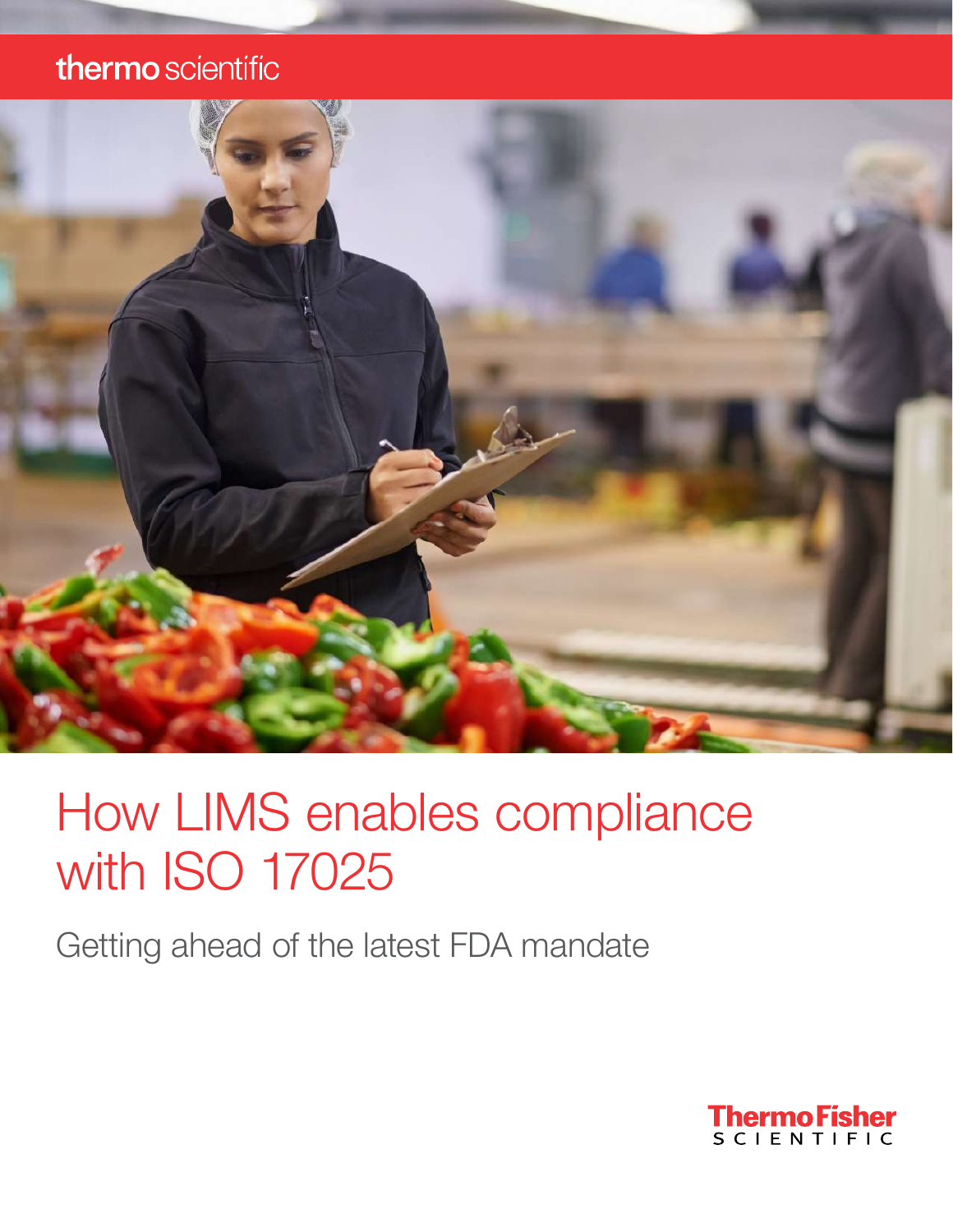

## **Introduction**

Increasingly complex global food chains have led to an escalation in foodborne illnesses, chemical contamination and adulteration food safety concerns in recent years. The World Health Organization reported in 2019 that an estimated 600 million – almost 1 in 10 people in the world – fall ill after eating contaminated food and 420,000 die every year. In addition to the risk of bacterial contamination at all stages of food production, chemical contamination occurs due to the pesticides and veterinary drugs which are increasingly relied upon to combat the significant threat of insects and disease to crop and livestock supplies. Food producers are therefore required to ensure bacteria, drug residues and contaminant levels fall within published acceptable limits. Industry and governmental bodies have responded to increased food safety concerns by strengthening legislation and regulations to better manage food safety.

The US Food Safety Modernization Act (FSMA) Section 103, entitled "Hazard Analysis and Risk-Based Preventive Controls," outlines the structure of a "preventive controls plan" based on the HACCP methodology. The main challenge of implementing these controls is dealing with the incredible volume of data they produce. A comprehensive HACCP program produces thousands of data points each day, and this data is only as useful as the system that manages them. One of the best solutions for managing this flow of data is a Laboratory Information Management System, (LIMS).

The International Organization for Standardization (ISO)<sup>1</sup> is an independent, non-governmental body that brings together experts from around the world to develop and share International Standards. ISO/IEC 17025<sup>2</sup>, general *requirements for the competence of testing and calibration laboratories*, was developed by laboratory experts for any organization that performs testing, sampling or calibration and wants to demonstrate their ability to deliver reliable results. In 2017, the standard was updated to provide a more risk-based approach and has an increased focus on information technology, mainly in the use of systems, the provision of electronic test results, and the provision of electronic records.

The US Food and Drug Administration (FDA) has agreed to issue a final rule by February 2022, that the testing of imported food and addressing of identified or suspected food safety problems be conducted by laboratories that voluntarily become accredited and must comply with most aspects of ISO 17025. These regulations require laboratories to put controls and checks in place to ensure reliable testing procedures. To achieve this, a LIMS is necessary to help manage and control laboratory processes, to drive quality testing, and to achieve and maintain compliance.

This eBook will outline how Thermo Scientific™ SampleManager™ LIMS software can be applied to achieve ISO 17025 accreditation for food safety testing.

- 1. International Organization for Standardization. Available online:<https://www.iso.org/what-we-do.html> [Accessed May 2020]
- 2. ISO/IEC 17025. Available online:<https://www.iso.org/files/live/sites/isoorg/files/store/en/PUB100424.pdf> [Accessed May 2020]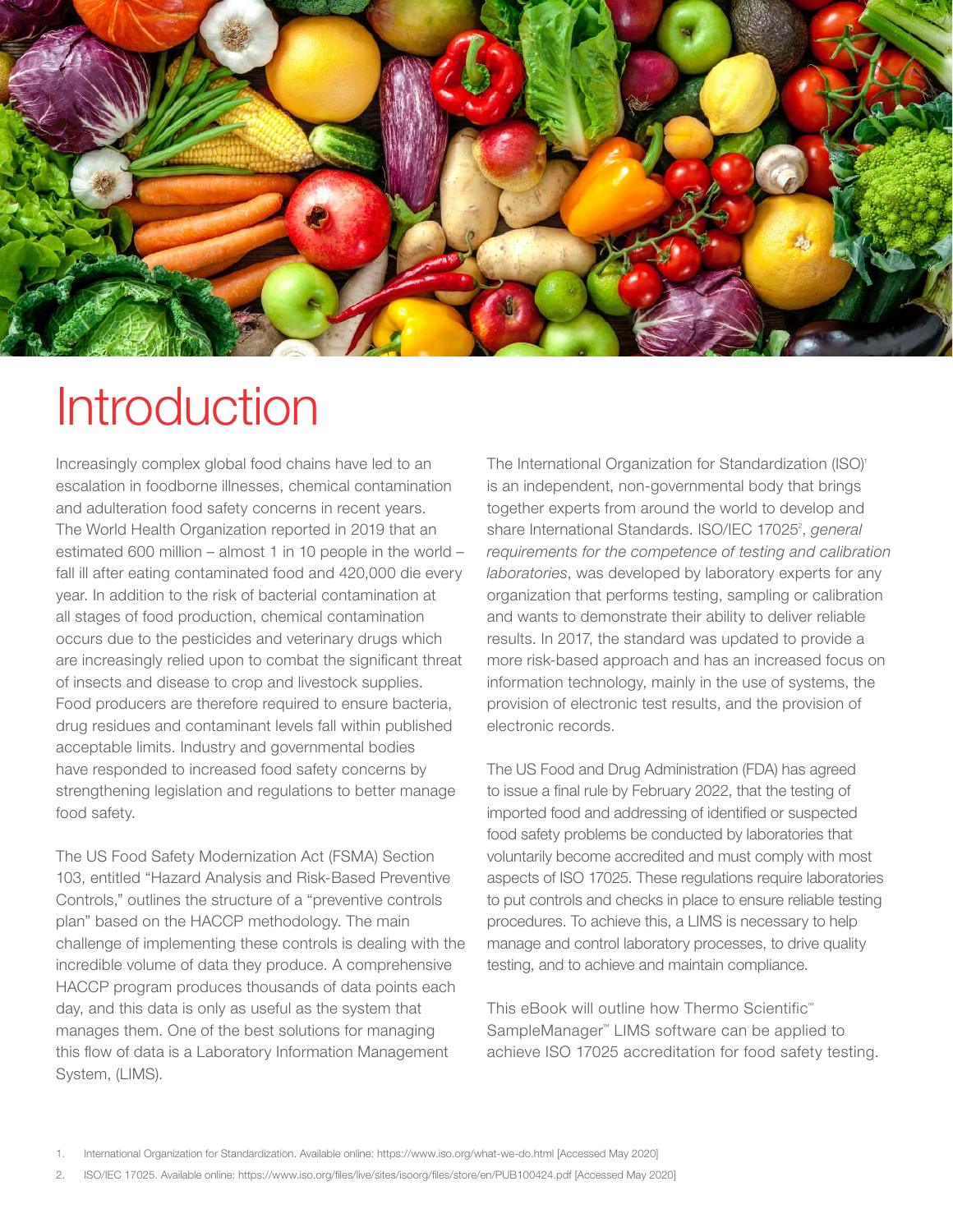

## Understanding ISO 17025

ISO provides the most used global standards across manufacturing today. Standards provide information on recommended processes, facilitate consistent practice and give customers confidence in product quality. ISO 17025 is the international reference for testing and calibration laboratories. It is used by organizations to demonstrate that they operate a quality management system and are technically competent to carry out the work that they do.

ISO/IEC 17025:2017 supersedes the 2005 version to match newer standards such as ISO 9001 (quality management), ISO 15189 (quality of medical laboratories) and ISO/IEC 17021-1 (requirements for audit and certification bodies). As modern-day laboratories shift towards the use of information and communication technologies, the standard now recognizes and incorporates the use of these systems and electronic records to aid in the production of electronic



Figure 1. The Plan-Do-Check-Act cycle. This cycle can be applied to HACCP testing in food production.

results and reports. The updated standard also includes a chapter on risk-based thinking which describes the commonalities with the latest version of ISO 9001:2015, *Quality management systems – Requirements.* The concept of the Plan-Do-Check-Act cycle is also carried through ISO 17025, ensuring regular testing of tools and processes and monitoring to confirm suitable operation. If any issues are found, processes are required to correct them and continual monitoring would confirm the success of such adjustments. This forms the basis of continual improvement for the organization.

Across many of the process-oriented standards, ISO follows a consistent structure; (1) definition and context, (2) organization and leadership, (3) support, (4) operations, and (5) performance monitoring and improvements and its guidance is focused on:

#### Resource qualification and control (personnel, instruments, third party laboratories)

- Validated sampling and testing methods
- Accuracy of results including measurement uncertainty
- Traceability of results
- Incidents, deviations including customer complaints
- Performance evaluation
- **Improvements**

A systematic and software-driven approach can alleviate lab, process and data management challenges, enabling laboratories to optimize their workflow, increase compliance and improve productivity by integrating laboratory instruments and equipment in and out of the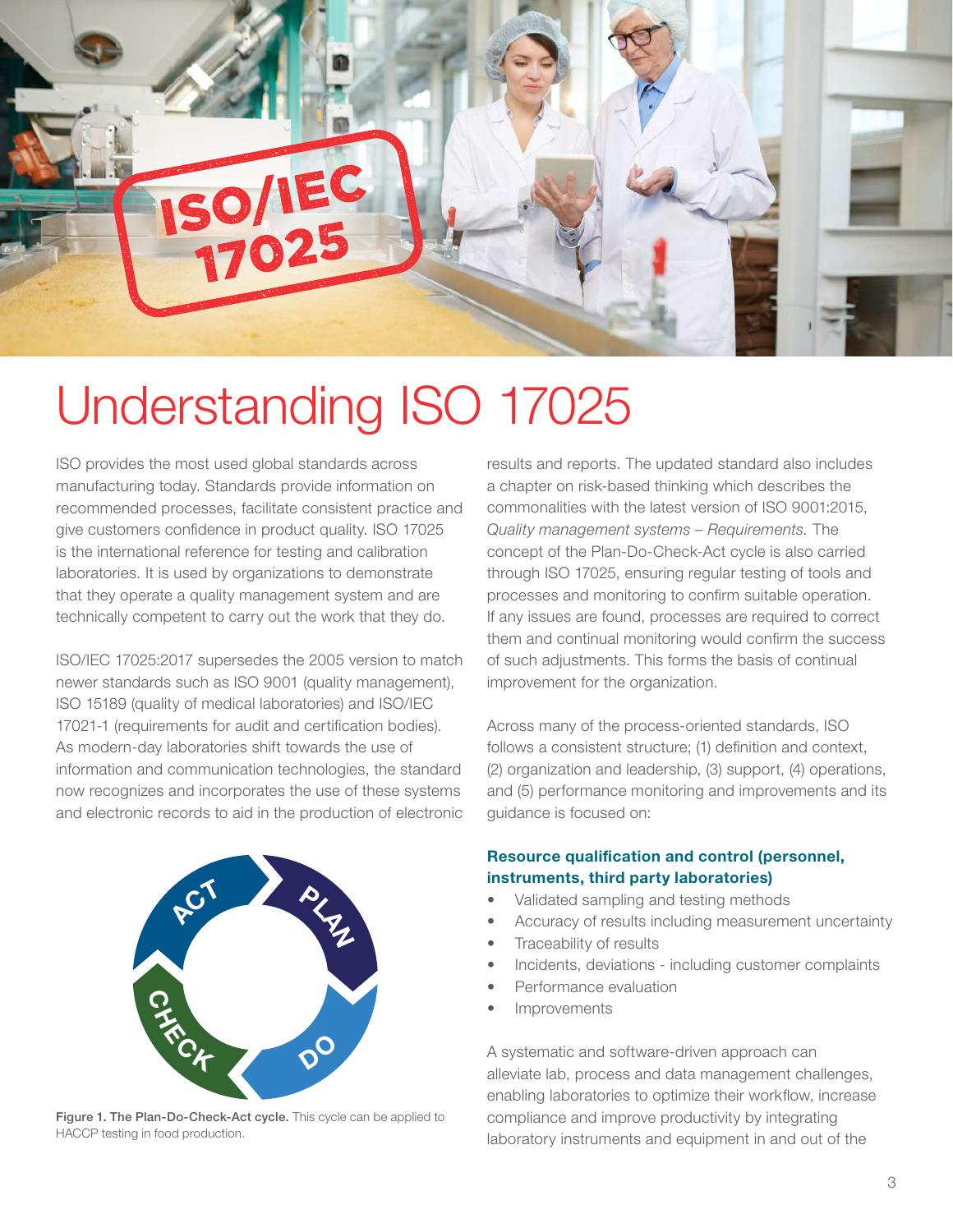laboratory. SampleManager LIMS software provides a single user interface that enables standardization and eases compliance across multiple laboratories.

Let's step through how a LIMS, such as SampleManager LIMS software, can be used to achieve and maintain compliance to ISO 17025.

Food safety and quality control requirements can be set up to comply with ISO 17025 using SampleManager LIMS software. The solution provides consistent practice and control through its preconfigured workflows. Data visualization and reporting provide real-time information and intelligence through Manufacturing Execution Systems (MES) to enable optimized production. The use of incidents is widely used to manage deviations and drive continuous improvement.

Where standards provide guidance around testing procedures, analytical methods can be configured in SampleManager LIMS software to comply with ISO, United States Department of Agriculture (USDA)<sup>1</sup> and Codex Alimentarius standards<sup>2</sup>. Information on the execution, consistent practice and control can be ensured through the Laboratory Execution System (LES) in SampleManager LIMS software.

ISO 17025 processes in the laboratory map directly to capabilities in SampleManager LIMS software. These processes are the building blocks of the SampleManager LIMS software food safety and quality solution.

#### Test Methods and Laboratory Execution

Once received into the laboratory, samples are prepared for testing. Methods for preparation and testing are configured using analyses in SampleManager LIMS software, and the full method can be executed using the Laboratory Execution System (LES) to further drive process integrity. The Laboratory Execution System (LES) guides analysts through each step of a method to ensure compliance to the SOP and captures the complete process history (Figure 2). Standard methods for typical tests in food chemistry and microbiology are provided and act as templates for any additional tests that are required (Figure 3).



Figure 3. The LES steps users through SOPs using detailed images and instructions.



Figure 2. The benefits of the Laboratory Execution System (LES) in SampleManager LIMS software.

1. United States Department of Agriculture. Available online: <https://fdc.nal.usda.gov/>[Accessed May 2020]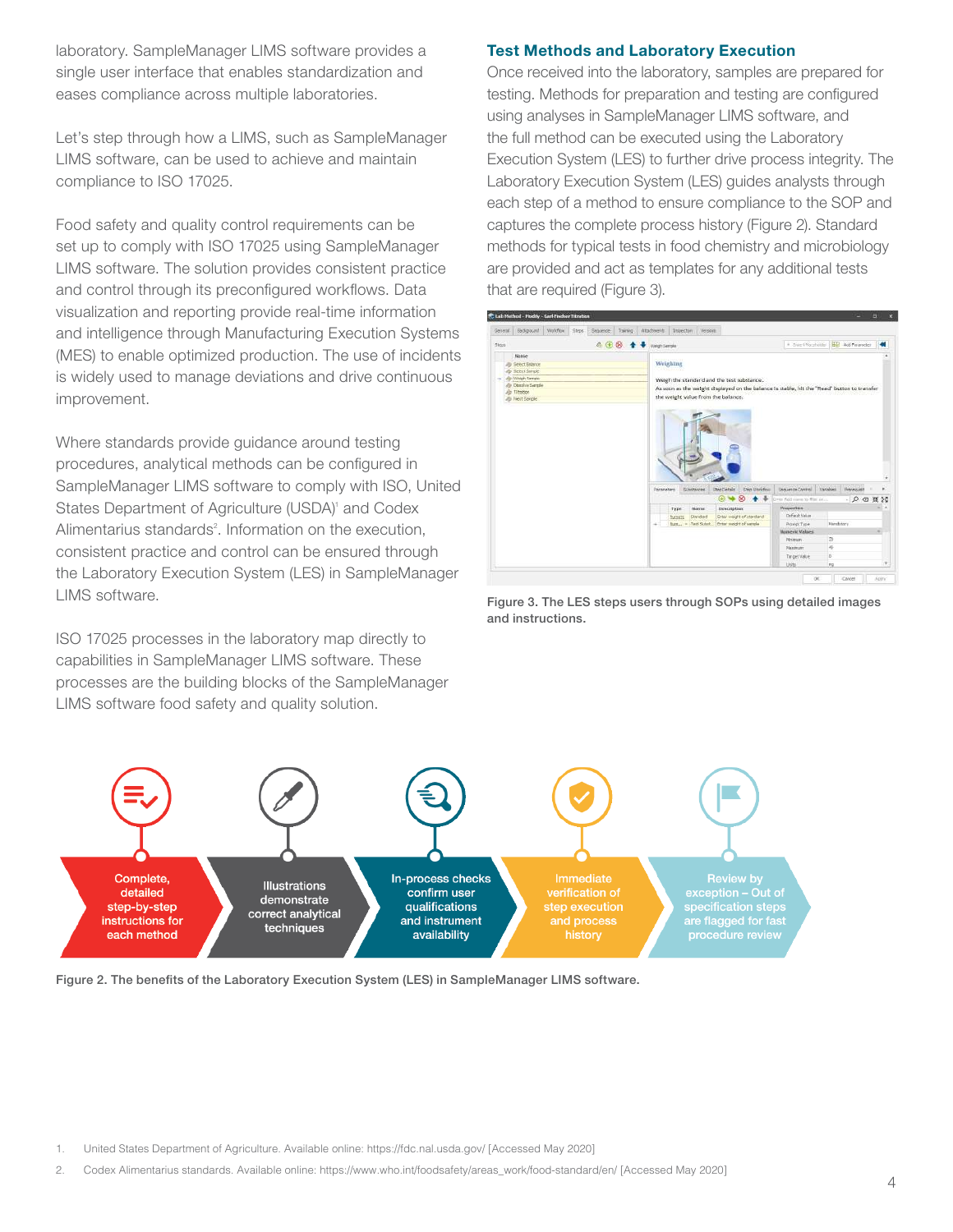

## How SampleManager LIMS Software can be configured to achieve compliance to ISO 17025

Sections 1-3 cover the scope, references and terms of the standard. Section 4 details the general requirements of the laboratory while section 5 details structural elements. Section 6-8 in the standard can be supported by implementing a LIMS.



Figure 4. The eight sections of ISO 17025. Highlighted areas show that the LIMS is a critical component of sections 6-8.

#### Preconfigured Processes in SampleManager LIMS software

SampleManager LIMS software has functionality that is designed to support food and beverage laboratories. These features are developed under an ISO 9001:2017 compliant quality system (Table 1). Customers can leverage the testing done in the product release process as part of their risk-based assessment.

SampleManager LIMS software utilizes workflows to manage testing. This unique capability enables users to quickly

Table 1. A list of the software capabilities available in SampleManager LIMS software and the ISO 17025 section that each one relates to.

| <b>SampleManager LIMS</b><br>software capabilities | <b>ISO 17025</b><br>Reference |
|----------------------------------------------------|-------------------------------|
| Resource compliance                                | 6.2                           |
| Equipment use and availability                     | 6.4                           |
| Instrument calibration                             | 6.4                           |
| Reagents and stocks                                | 6.4                           |
| Metrological traceability                          | 6.5                           |
| Externally provided product and services           | 6.6                           |
| Test methods                                       | 7.2                           |
| Sampling                                           | 7.3                           |
| Handling of calibrated items                       | 7.4                           |
| Technical records                                  | 7.5                           |
| Evaluation of measurement uncertainty              | 7.6                           |
| Ensuring validated results                         | 7.7                           |
| Reporting results                                  | 7.8                           |
| Complaints                                         | 7.9                           |
| Non-conforming work                                | 7.10                          |
| Control of data                                    | 7.11                          |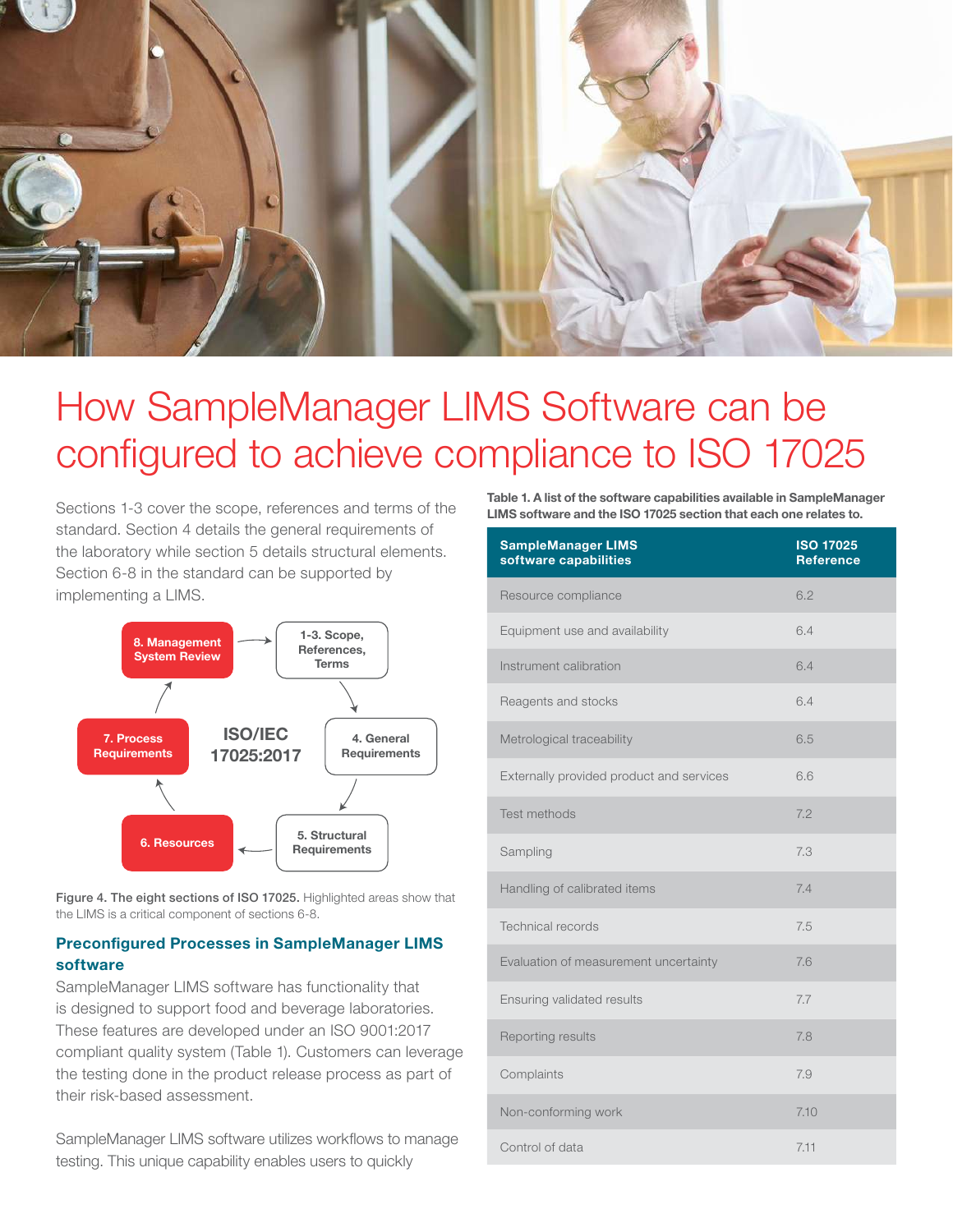build workflows which map to actual laboratory processes, automating decisions and actions and reducing the need for user intervention. Labs can easily adapt to new methods and process changes while simplifying initial system configuration, deployment and ongoing maintenance.



Figure 5. Users can quickly build workflows which map to actual laboratory processes

Complete laboratory processes are mapped during the implementation of SampleManager LIMS software. Each process can be broken down into reusable pieces that can be applied across testing and process workflows (Figure 5). SampleManager LIMS software is used widely in the food and beverage industry. By using the preconfigured capabilities in the LIMS designed for food testing, organizations can reduce project risk and expedite implementation and validation, leading to a faster time to value.

#### Section 6.2 - Personnel

Resource competence can be simplified through the LIMS by managing training records, roles and operator approval as shown below.

| General                               | Definition                                 |  |                                       | Components | Lists                                                                         | Matrix Components                          | Training    | Stacks                | SOP                       | Versions                                            | <b>Details</b> |          |
|---------------------------------------|--------------------------------------------|--|---------------------------------------|------------|-------------------------------------------------------------------------------|--------------------------------------------|-------------|-----------------------|---------------------------|-----------------------------------------------------|----------------|----------|
|                                       | Training required to perform this analysis |  |                                       |            |                                                                               |                                            |             |                       |                           |                                                     | ÷              | $\infty$ |
| <b>Training Course</b><br>Description |                                            |  |                                       |            |                                                                               |                                            |             |                       |                           | Minimum Competence                                  |                |          |
| Lab HPLC Equipment<br>÷.<br>÷         |                                            |  |                                       |            | Performed without superv<br>Use and maintenance of laboratory HPLC equipment. |                                            |             |                       |                           |                                                     |                |          |
|                                       | Base Balance                               |  |                                       |            |                                                                               | Use and maintenance of laboratory balances |             |                       |                           | Performed without superv                            |                |          |
| Base Assay                            |                                            |  | Assay standardisation and calibration |            |                                                                               |                                            |             |                       | Performed without superv. |                                                     |                |          |
|                                       |                                            |  |                                       |            |                                                                               |                                            |             |                       |                           |                                                     |                |          |
|                                       |                                            |  |                                       |            |                                                                               |                                            |             |                       |                           |                                                     |                |          |
|                                       | Name                                       |  |                                       |            |                                                                               | Identity                                   | Description |                       |                           |                                                     |                |          |
| 52                                    | System Manager                             |  |                                       |            |                                                                               | <b>SYSTEM</b>                              |             |                       |                           | This is the default System level authority operator |                |          |
|                                       | R Mke Wison                                |  |                                       |            |                                                                               | MDOE                                       |             | Laboratory Manager    |                           |                                                     |                |          |
|                                       | <b>Q</b> Larry Morris                      |  |                                       |            |                                                                               | LARRY                                      |             | Laboratory Technician |                           |                                                     |                |          |

Figure 6. Training records outline the SOPs, instruments and equipment an analyst is authorized to use.

By managing the training records directly in the LIMS, the laboratory can ensure that testing is done by properly qualified analysts (Figure 6).

#### Section 6.4 - Equipment

The use of equipment is controlled through SampleManager LIMS software instrument records (Figure 7), so that only instruments that are verified as in service and calibrated can be used.

| Name <sup>1</sup>                      | <b>SC</b> | Identity          | Description                             | <b>Status</b>   | Location id  | Instrument template:        |
|----------------------------------------|-----------|-------------------|-----------------------------------------|-----------------|--------------|-----------------------------|
| AD 814-1 Titrator                      |           | 314.1             |                                         | Australie       | Physical Lab | Titrator                    |
| <b>CELAP DIALIS</b>                    |           | AP DMA35          |                                         | Retred          | Laboratory 2 | Density Meter               |
| Like Ar Incented CO1                   |           | <b>ARACKETER1</b> |                                         | Avainble        | Laboratory 2 | Hydrometer                  |
| Guidance 01                            |           | <b>BALANCE 01</b> | Mettler AL204 Analytical Balance        | Unavalable      | Laboratory 2 | Balances and Mizrobalances  |
| ST Balance 02                          |           | <b>BALANCE 02</b> | Mettler 88A425-15SM Balance             | Avalable        | Laboratory 2 | Balances and Microbalances  |
| GA Balance 03                          |           | <b>EALANCEO3</b>  |                                         | Avaiable        | Physical Lab | fisiances and Mcrobalances  |
| GN Centrifuge 01                       |           | CENTRIF 01        |                                         | Avaiable        | Physical Lab | Centrifuge                  |
| Gill Centrifuge 02                     |           | CENTRIF 02        |                                         | Avalable        | Physical Lab | Centrifuge                  |
| GN Colorimeter 01                      |           | COLOR 01          | Automatic Colorimeter PPX195            | Avalable        | Physical Lab |                             |
| Gli Cytomat 01                         |           | CC 01             | Therma Cytomat 44 HC-5 Climatic Cabinet | Avalable        | Physical Lab |                             |
| GRI Dionex 0055000+ #1                 |           | 1055000-1         |                                         | Avalable        | Physical Lab | fon Chromatograph.          |
| <b>ARCORA 4500M</b>                    |           | DMA 4500M         |                                         | <b>Avalable</b> | Physical Lab |                             |
| <b>CAN CARA 48</b>                     |           | DMA 48            |                                         | Avalable        | Physical Lab |                             |
| GM Ecoendorf 5055 #1                   |           | EPP-5055-1        |                                         | Avalable        | Physical Lab | Atomc Emisson Spectrometer  |
| GN Eppendorf 5055 #2                   |           | EPP-5055-2        |                                         | Avalable        | Physical Lab | Atomic Emsison Spectrometer |
| GN-Eppendorf E3                        |           | EP. E3            |                                         | Available       | Physical Lab | Proette                     |
| <b><i><u>úM Ecoendorf Elix</u></i></b> |           | <b>EP EIX</b>     |                                         | Avaiable        | Physical Lab | Poette                      |
| <b><i>GRI Expendorf Explorer</i></b>   |           | <b>IP_DPL</b>     |                                         | Avalable        | Physical Lab | Proettle                    |

Figure 7. Instrument records allow the user to see if the instruments are authorized to be used.

#### Section 7.3 - Sampling

In food safety and quality, there are two distinct sample lifecycles: environmental monitoring and quality control (QC) samples.

To manage environmental monitoring, SampleManager LIMS software data and trends are used as part of a hazard analysis to identify critical control points (Figure 8). These CCPs are set up in SampleManager LIMS software as sample points within locations such as plants and rooms, and related samples are added to the LIMS test schedule. When samples are logged into the LIMS, each sample is associated with the CCP test limits for each analysis as defined in the specification.



Figure 8. LIMS visualization tools for hazard analysis, this figure shows air contamination results by sample point in SampleManager LIMS software.

QC samples are taken at various stages of the manufacturing process and all results are associated with the final product release. As ingredients are received, specific testing rules can be defined to reduce testing for trusted suppliers. QA/QC samples are largely event driven and may be manually logged into SampleManager LIMS software or automated and triggered through manufacturing systems. The rules that control sampling and sampling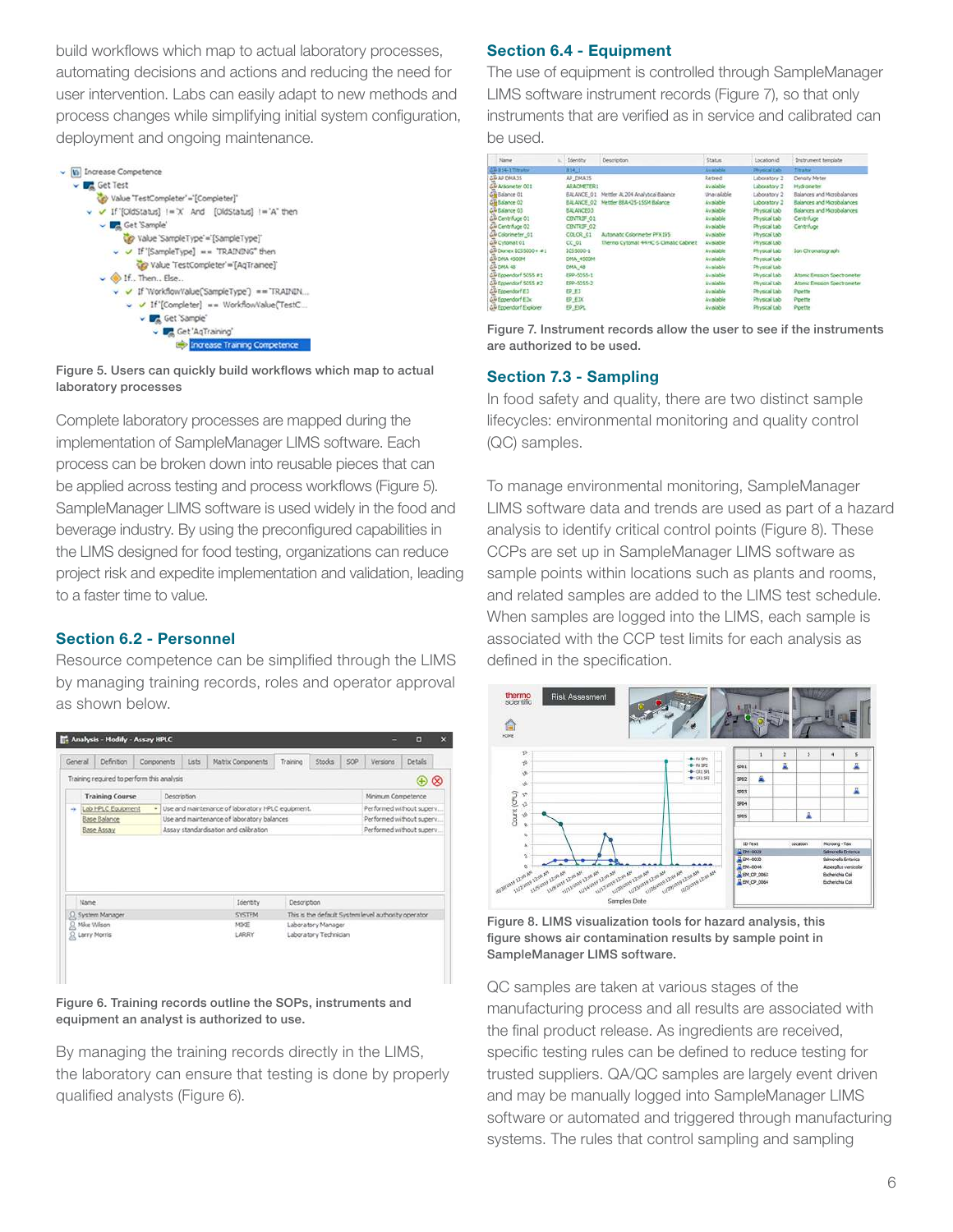#### What are sample plans?

Sample plans are set up with manufacturing and the sample lifecycle starts when it is taken in production and sent to the laboratory for analysis.

Login plans and testing in SampleManager LIMS software control the sample entry using templates. This enables the sample to be uniquely identified, labelled and assigned specific tests based on rules. The next step in the lifecycle is to receive the sample into the laboratory for testing.

procedures are set up in the login plan using the materials tables for the product being manufactured.

#### Section 7.4 – Handling of Test or Calibrated Items

Inspection plans can be set up in SampleManager LIMS software to manage calibration schedules for instruments and equipment (Figure 9). In the event of calibration failure, an incident can be raised to ensure the issue is resolved satisfactorily.

| General | Specification                | <b>Parts</b>  | Parameters           | Training                 |            | <b>Events</b>              | Integration                     | Maintenance               | <b>Details</b>         |   |     |
|---------|------------------------------|---------------|----------------------|--------------------------|------------|----------------------------|---------------------------------|---------------------------|------------------------|---|-----|
|         | Parent Status Available      |               |                      |                          |            |                            |                                 |                           |                        | ⊕ | ⊗   |
| Name    |                              |               | Type                 |                          | Status     |                            |                                 | Workflow                  | Last Maint             |   | Ne  |
|         | <b>XX</b> Weekly Calibration |               | Internal Calbration  |                          | Available  |                            |                                 | <b>Balance Calbration</b> |                        |   | 13/ |
|         | Yearly Maintenance           |               | General Maintenance  |                          | Avalable   |                            |                                 |                           |                        |   | 13/ |
|         |                              |               |                      |                          |            |                            |                                 |                           |                        |   |     |
|         |                              | 犬 Maintenance |                      |                          |            |                            |                                 |                           | $\mathbf{x}$<br>$\Box$ |   |     |
|         |                              | General       | Scheduling           | <b>Run Time</b>          |            |                            |                                 |                           |                        |   |     |
|         |                              | Definition    |                      |                          |            |                            |                                 |                           |                        |   |     |
| ٠       |                              | 當             | Plan                 |                          |            |                            | WEEK=(1-5) DAY=(TU) TIME=(8:00) |                           | ×                      |   | ٠   |
| Order.  | Sample                       |               | Calc On Completion / |                          |            |                            |                                 |                           |                        |   |     |
|         |                              |               | Lead Time            |                          |            | 000:00:00.00               |                                 |                           | ۰                      |   |     |
|         |                              |               | Workflow             |                          |            | <b>Balance Calibration</b> |                                 |                           | ÷                      |   |     |
|         |                              |               | Owner                |                          | Mike Wison |                            |                                 |                           | ×.                     |   |     |
|         |                              |               | Contractor           |                          |            |                            |                                 |                           | ٠                      |   |     |
|         |                              |               | Auto Login           | $\overline{\mathcal{L}}$ |            |                            |                                 |                           |                        |   |     |
|         |                              |               |                      |                          |            |                            |                                 |                           |                        |   |     |
|         |                              |               |                      |                          |            |                            |                                 | $\alpha$                  | Cancel                 |   |     |
|         |                              |               |                      |                          |            |                            |                                 |                           |                        |   |     |
|         |                              |               |                      |                          |            |                            |                                 |                           |                        |   |     |

Figure 9. Instrument and equipment calibration schedules.

#### Section 7.5 - Technical Records

SampleManager LIMS software enables records to be made and kept according to ALCOA+ principles, preserving data integrity throughout lab processes. Often used in the pharmaceutical industry, ALCOA+ can be applied in food and beverage environments to ensure data traceability from raw ingredients to finished product. Data is reviewed and any changes made are fully recorded though version control and are traceable in the audit history.

#### Section 7.6 - Evaluation of Measurement Uncertainty

Measurement uncertainty factors can be assessed for each analysis and the resultant SOP updates made in the Laboratory Execution System to drive improved control of testing. SampleManager LIMS software's Statistical Quality Control (SQC) module provides the capability to



Figure 10. The Statistical Quality Control (SQC) module.

monitor day to day processes over time, and ensure they are within statistical control measures (Figure 10). Shewart rules, used to distinguish between variations due to sporadic or inherent causes in manufacturing processes, are applied to create charts with multiple options available to fit business needs.

The trend analysis tool allows the user to define trends based on certain criteria for use in all QC charts. Within SQC, the trend editor allows the user to build their own trend analyses based on a series of rules. Trend rules can then be tied into SampleManager LIMS software workflows to trigger actions based on statistical results, for example if a process appears to be going out of statistical control, an alert can automatically be sent to a process or operations manager.



Figure 11. The Review and Approval module in SampleManager LIMS software.

#### Section 7.7 - Ensuring Validity of Results

In the event that control charts indicate a process is moving out of control, incidents can be raised in SampleManager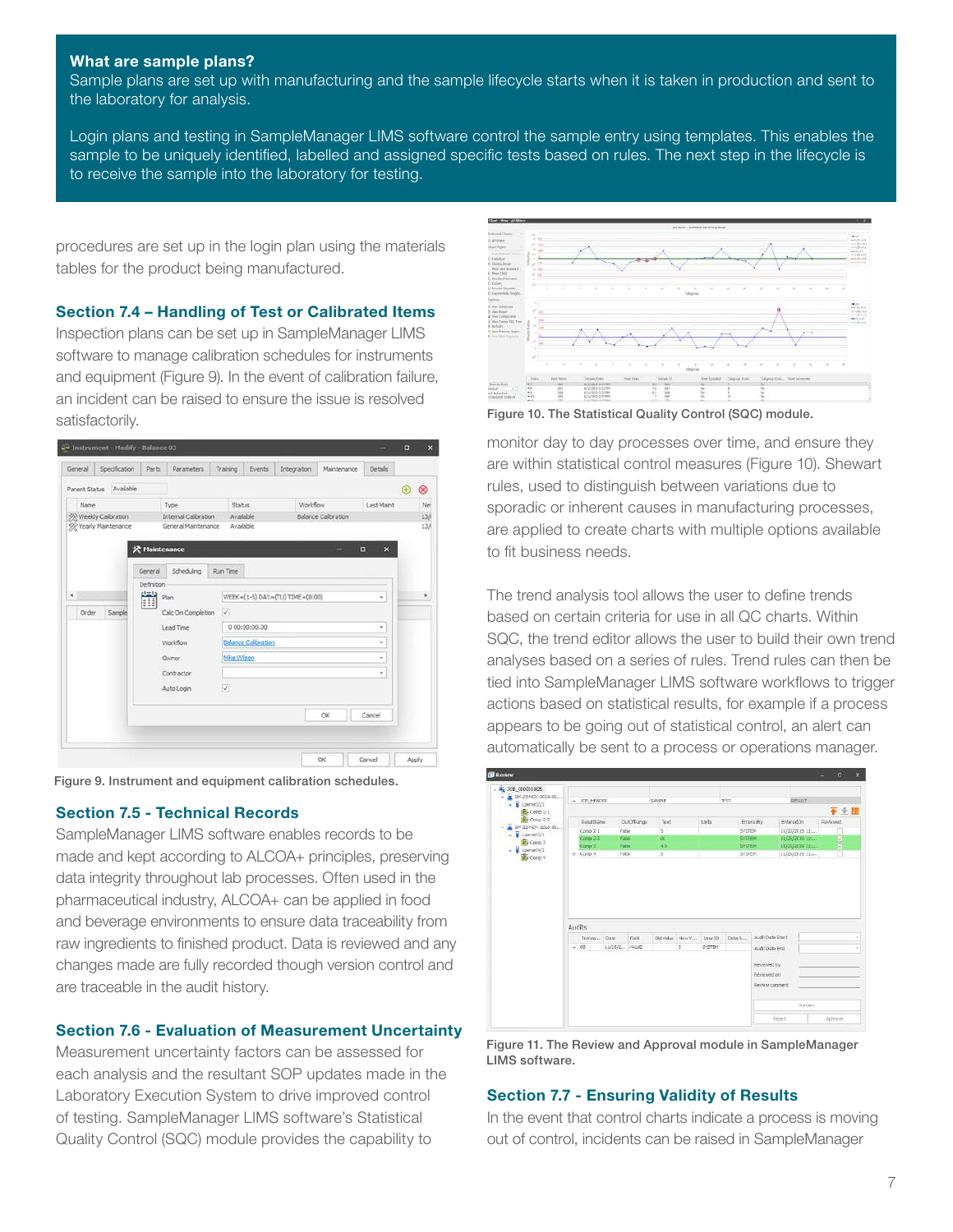LIMS software to investigate and address the issue. Incidents can outline and drive any corrective action which needs to occur. KPIs related to incidents can be tracked in the LIMS to demonstrate testing performance.

#### Section 7.8 – Reporting Results

The SampleManager LIMS software review and approval module is preconfigured and covers peer review at results level, supervisor test review and then QC sample review, as well as simultaneously facilitating the review of meta data (Figure 11).

Certificates of Analysis (CoAs) are a critical deliverable for manufacturing laboratories (Figure 12). LIMS makes it easy to generate CoAs. Any details stored in the LIMS can be included. Amendments are subject to version control and are fully tracked in the audit trail. Statements of conformity or opinion can be included specific to the results to which they apply. Calibration details including those around measurement uncertainty, conditions and any relevant repairs or adjustments can be added to certificates where required.

| thermo<br>scientific                                                                                                                                              |                                           | We enable our customers to make the world<br>healthier, cleaner and safer.<br>Certificate<br>The world leader in serving science |                              |                                            |  |
|-------------------------------------------------------------------------------------------------------------------------------------------------------------------|-------------------------------------------|----------------------------------------------------------------------------------------------------------------------------------|------------------------------|--------------------------------------------|--|
| <b>Certificate</b>                                                                                                                                                | CERT-SAMPLE-000023                        |                                                                                                                                  |                              |                                            |  |
| Customer<br><b>Product</b><br>Grade<br><b>Comments</b>                                                                                                            | Environmental Mon 2                       | <b>Certificate Version</b><br><b>Created By</b><br><b>Created On</b>                                                             |                              | William T Analyser<br>06/07/2020 12:37:38  |  |
| This certificate concerns this sample.                                                                                                                            |                                           |                                                                                                                                  |                              |                                            |  |
| <b>Sample</b>                                                                                                                                                     | EM CCP-001-0181                           |                                                                                                                                  |                              |                                            |  |
| <b>Identity</b><br><b>Sample Point</b><br><b>Type</b>                                                                                                             | Critical Control Point 001<br>¥<br>EM     | <b>Priority</b><br><b>Sampled Date</b>                                                                                           | <b>Date Results Required</b> | 05/05/2020 16:29:50<br>08/05/2020 15:41:32 |  |
|                                                                                                                                                                   | The following results have been measured. |                                                                                                                                  |                              |                                            |  |
| <b>Analysis</b>                                                                                                                                                   | <b>Component</b>                          | <b>Result</b>                                                                                                                    | <b>Units</b>                 | <b>Specification</b>                       |  |
|                                                                                                                                                                   |                                           |                                                                                                                                  |                              | < 15                                       |  |
| Aflatoxin/1                                                                                                                                                       | Aflatoxin                                 | $\overline{8}$                                                                                                                   | ppb                          |                                            |  |
| Color Values/1                                                                                                                                                    | di *                                      | 51.0                                                                                                                             |                              | $45.0 - 55.0$                              |  |
|                                                                                                                                                                   | Grind Average                             | 100                                                                                                                              |                              | $80 - 100$                                 |  |
|                                                                                                                                                                   | Water Activity                            | 0.51                                                                                                                             | Aw                           | < 0.70                                     |  |
|                                                                                                                                                                   | Coliform                                  | 7.                                                                                                                               | CFU/g                        | 210                                        |  |
|                                                                                                                                                                   | E. Coli                                   | ×                                                                                                                                | CFU/g                        | < 3                                        |  |
|                                                                                                                                                                   | <b>Yeast</b>                              | 88                                                                                                                               | CFU/g                        | 100                                        |  |
|                                                                                                                                                                   | Mold                                      | 33                                                                                                                               | CFU/g                        | < 100                                      |  |
| Grind Average/1<br>Water Activity Aw/1<br>EM Coliforn Count/1<br>EM E Coli Count/1<br>EM Yeast Count/1<br>EM Mold Count/1<br><b>EM Salmonella</b><br>Qualitiave/1 | Salmonella                                | Negative                                                                                                                         |                              |                                            |  |
| EM Staph Aureus<br>Count/1                                                                                                                                        | <b>Staph Aureus</b>                       | ă                                                                                                                                | CFU/g                        | < 10                                       |  |
| <b>EM Listeria</b><br>Qualitative/1                                                                                                                               | Listeria                                  | Negative                                                                                                                         |                              |                                            |  |

This certificate has been authorized for release



Figure 12. The Certificate of Analysis created using SampleManager LIMS software.

#### Section 7.9 - Complaints

Customer complaints can be handled in SampleManager LIMS software using incidents to manage each case. Data surrounding the complaint can be analyzed and recorded

in the incident record, which can be used to create and provide a full report.

#### Section 7.10 - Non-Conforming Work

Any incidents of non-conforming work are managed using incidents functionality in SampleManager LIMS software (Figure 13). Data surrounding the non-conformance is recorded along with any decisions around corrective action to resolve the issue.

| Detais<br><b>Incidents</b><br>INC-SAMP-000001 |                      |                                             | Open                                                                     |  |  |  |  |
|-----------------------------------------------|----------------------|---------------------------------------------|--------------------------------------------------------------------------|--|--|--|--|
|                                               |                      |                                             |                                                                          |  |  |  |  |
|                                               | Description          | GMP testing result specification deviation. |                                                                          |  |  |  |  |
|                                               | Name                 |                                             | Value.                                                                   |  |  |  |  |
| $\rightarrow$                                 | Corrective Action Id |                                             | 45894                                                                    |  |  |  |  |
|                                               | Date Resolved        |                                             | 7/1/2020 12:10 PM                                                        |  |  |  |  |
|                                               |                      | Deviation Description                       | Determination of water test specification failure for sample Id 1696.    |  |  |  |  |
|                                               | Deviation Resolution |                                             | Retest performed in duplicate after SOP review. Sample in specification. |  |  |  |  |
|                                               | Notify Supervision   |                                             |                                                                          |  |  |  |  |
|                                               |                      | Responsble Operator                         | <b>Todd Polock</b>                                                       |  |  |  |  |
|                                               | Review SOP           |                                             | $\mathcal{J}'_i$                                                         |  |  |  |  |
|                                               | Time to Resolve      |                                             | 7/2/2020 12:30 PM                                                        |  |  |  |  |

Figure 13. Incidents are used to manage non-conformances.

#### Section 7.11 - Control of Data and Information Management

SampleManager LIMS software provides analysts with all the data and information required to perform their tasks. Deployment includes validation to confirm that the system operates as specified and any calculations, data transfers and interfaces are all Operationally Qualified.

The system is protected against unauthorized access, tampering or loss. Data and information integrity is assured throughout. External support of SampleManager LIMS software conforms to the ISO 17025 standard, and instruction manuals and guides are provided in electronic format.

#### Section 8 - Management System Requirements

The records for many of the management system actions below are maintained and controlled in SampleManager LIMS, LES and SDMS software.

#### Data and statistical analysis can be performed to assess:

- 1. Resource performance
- 2. Training
- 3. Non-conformance by category
- 4. Complaints
- 5. Process usage

Any processes performed using the LES will provide statistical analysis such as frequency of use, average time to execute, etc. This information can be used with any related non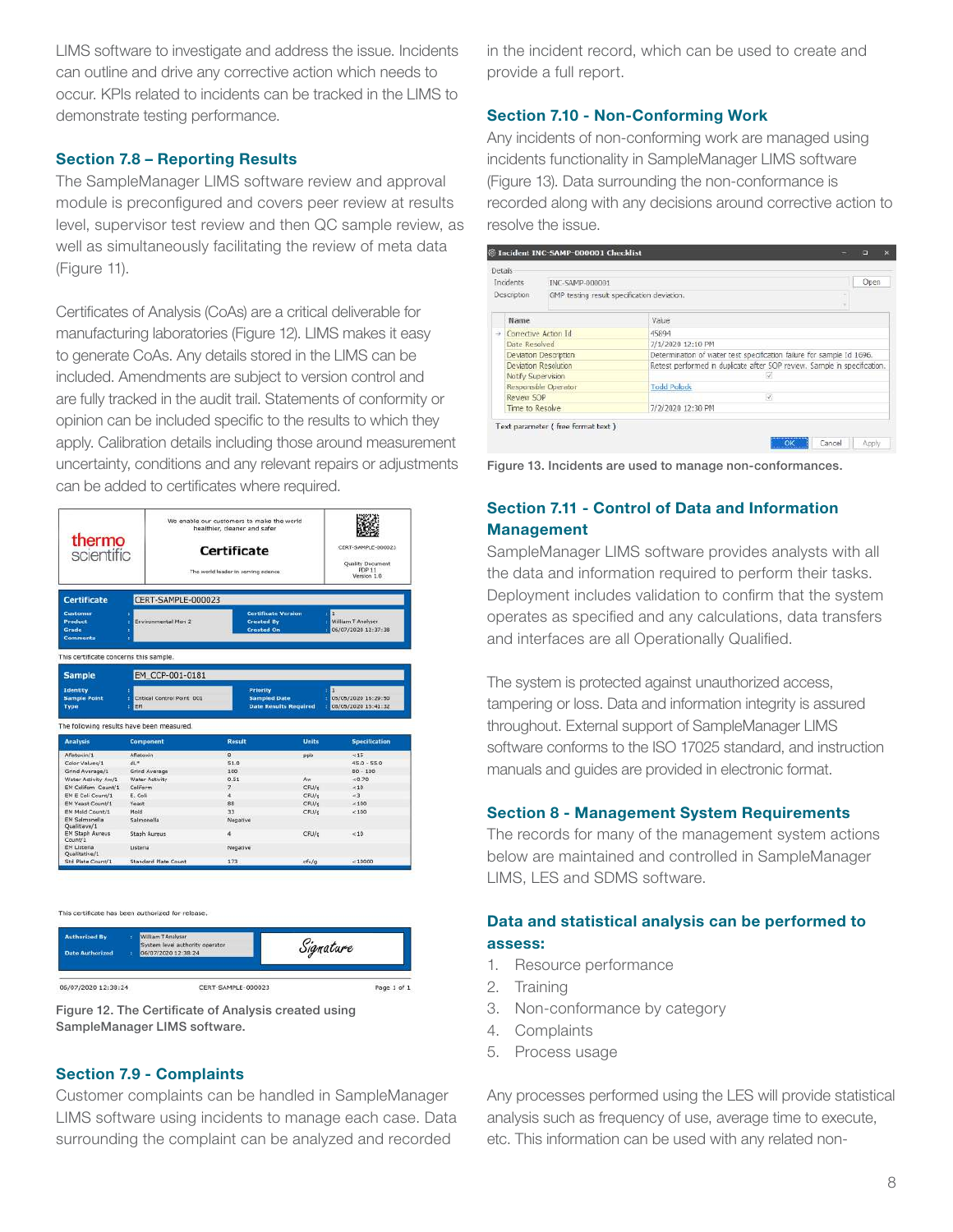conformances data to indicate process effectiveness and help identify opportunities for process improvement.

#### **Summary**

ISO 17025 outlines practices for the operation of laboratories to ensure reliable testing and quality results. SampleManager LIMS software can be configured to achieve and maintain compliance to ISO 17025, and many food and beverage organizations rely on preconfigured industry-standard workflows in the LIMS to drive efficiency, quality and productivity throughout their processes. Additionally, SampleManager LIMS software is fully configured to be 21 CFR Part 11 compliant out of the box, ensuring fully compliant electronic record, document and signature control.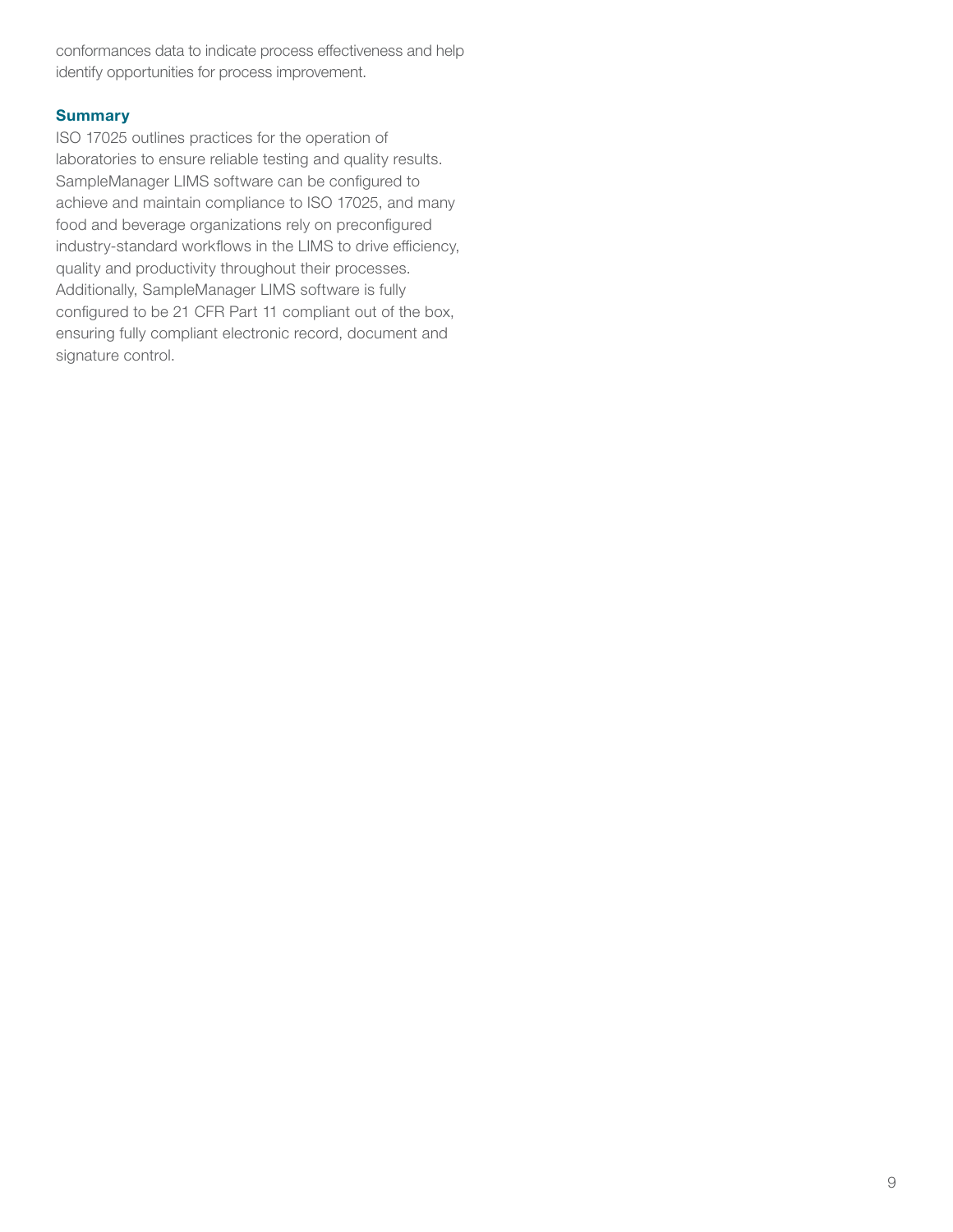# opendix

#### Achieving compliance to FDA 21 CFR Part 11

The FDA has a specific regulation for electronic records and electronic signatures called FDA 21 CFR Part 11, which is essential for accredited laboratories that wish to use electronic records and signatures as part of their workflow. SampleManager LIMS software is 21 CFR Part 11 compliant out of the box, with reference to the following:

- 1. Operator and user accounts controlled
- 2. User roles
- 3. Security groups
- 4. Password controls with expiry dates
- 5. Audit trail
- 6. Electronic signatures
- 7. Access log
- 8. System timeout

#### The Validation Process

SampleManager LIMS software must be validated to demonstrate compliance to ISO 17025 and 21 CFR Part 11, which requires three processes:

Installation Qualification (IQ) confirms that the software – as specified in the configuration specification – has been correctly installed.

**Operational Qualification (OQ)** confirms that the functionality of the software operates as intended, including any configurations and interfaces to confirm correct operation and data transfer.

Performance Qualification (PQ) requires testing of the user specification through operational processes to confirm that the system meets the specification requirements and that the users are competent in its operation.

The following documentation is required as evidence of the system's compliance to ISO 17025 and 21 CFR Part 11:

- 1. Customer User Requirements Specification (URS)
- 2. Requirements Trace Matrix (RTM) based on the URS
- 3. Functional Specification in response to the URS
- 4. Data Specification
- 5. Configuration Specification
- 6. Master Data Build Plan and Log
- 7. LIMS SOPs
- 8. IQ Report
- 9. OQ Report
- 10. PQ Report
- 11. Validation Log
- 12. Change Management Procedure



Figure 14: Validation planning and reporting for SampleManager LIMS software.